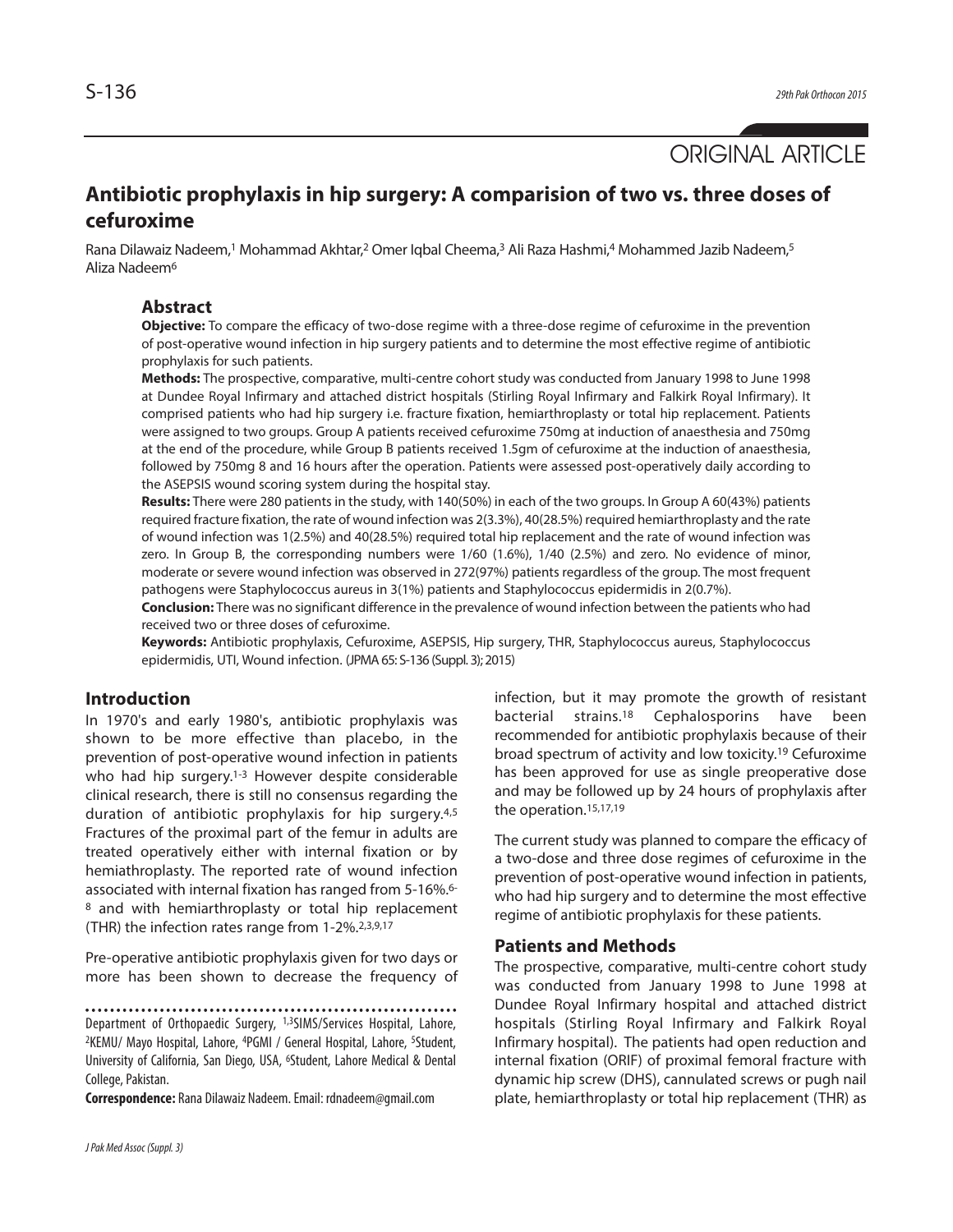#### elective primary or revision surgery.

Patients who were excluded had received a systemic or topical antibiotic up to 7 days before operation, had a history of allergy to antibiotics or needed antibiotic prophylaxis for other reasons (i.e. prosthetic heart valve) or who died within one week of operation.

Power calculations revealed that in order to show the significant difference with 80% power the study required about 3000 patients.

After approval from the institutional review committee and informed consent from all patients, the study sample was divided into two groups according to the doses of cefuroxime. Group A patients belonging to the Dundee Royal Infirmary received 750mg cefuroxime intravenously (IV) at induction of anaesthesia, followed by 750mg IV at the end of the procedure. Group B patients belonging to the two district hospitals received cefuroxime 1.5gm IV at induction of anaesthesia and 750mg IV 8 and 16 hours post-operatively.

Pre-operative variables included age, American Society of Anesthesiologists (ASA) classification, <sup>20</sup> pre-operative indwelling urinary catheter, type of surgery (fracture fixation, hemiarthroplasty or THR).

Operative variables included duration of operation, number of drains or use of any local antibiotics i.e. bone cement impregnated with gentamicin.

Post-operative variables included disturbance of wound healing or infection according to the ASEPSIS scoring system, <sup>21</sup> number of post-operative blood transfusions,

urinary catheter and urinary tract infections and pulmonary infection such as pneumonia.

The infections were graded as local or systemic according to specific criteria. Local infections were assessed daily according to ASEPSIS scoring system, which is a daily point scale system for wound infection and the points are later added together to produce the final score. 21-22

Systemic infection was defined by the presence of urinary tract infection or pulmonary infection. A positive midstream or catheter specimen urine culture was indicative of urinary tract infection. A positive sputum culture was diagnostic of pulmonary infection.

All hospitals involved in the study had a laminar flow theatre ventilation system and central supply department for sterilisation of instruments.

Data was entered in the excel spread sheet. Mean  $\pm$ standard deviation was calculated for age, duration of admission, duration of operation, number of postoperative blood transfusions and number of patients having wound problems. Frequency and percentages were calculated for the rest. T-Test was applied on quantitative data, with  $p < 0.05$  being considered significant.

# **Results**

Out of 280 patients in the study, 120(43%) had ORIF of proximal femoral fracture with DHS, cannulated screws or pugh nail plate; 80(28.5%) had hemiarthroplasty and 80(28.5%) had THR as elective primary or revision surgery.

The two groups had 140 (50%) each. The demographic

Table-1: Pre-operative data.

| <b>Characteristics</b>                             | <b>Group A</b> |          |            | <b>Group B</b> |          |           |  |
|----------------------------------------------------|----------------|----------|------------|----------------|----------|-----------|--|
|                                                    | <b>Fx Fix</b>  | Hemi     | <b>THR</b> | <b>Fx Fix</b>  | Hemi     | THR       |  |
| Age (years)                                        |                |          |            |                |          |           |  |
| Mean                                               | 82             | 79       | 71         | 78             | 82       | 67        |  |
| Range                                              | 55-100         | 50-98    | $52 - 86$  | 46-96          | 59-98    | $45 - 86$ |  |
| <b>Male Patients</b>                               | 8              | 5        | 20         | 12             | 4        |           |  |
| <b>Female Patients</b>                             | 52             | 35       | 20         | 48             | 36       | 33        |  |
| Duration from admission to operation (No. of Days) |                |          |            |                |          |           |  |
| Mean                                               | 1.2            | 1.1      |            | 0.86           |          | 1.5       |  |
| Range                                              | $0 - 5$        | $1 - 4$  | $1 - 2$    | $0 - 2$        | $0 - 3$  | $1 - 11$  |  |
| Duration from admission to discharge (No. of Days) |                |          |            |                |          |           |  |
| Mean                                               | 17.3           | 18.9     | 13.2       | 15.1           | 17.3     | 19        |  |
| Range                                              | $1 - 4$        | $1 - 85$ | $6 - 32$   | $4 - 58$       | $6 - 28$ | $13-92$   |  |
| <b>ASA Class</b>                                   |                |          |            |                |          |           |  |
| Mean                                               | 2.4            | 2.3      | 1.5        | 2.2            | 2.2      | 2.1       |  |
| Range                                              | $1 - 4$        | $2 - 3$  | $1 - 2$    | $1 - 3$        | $2 - 3$  | $1 - 3$   |  |
| No of patients who had pre-op urinary catheters    | 10             | 5        | 4          | 16             | 15       | 8         |  |

Fx fix: Fracture Fixation, ASA: American Society of Anaesthesia, Hemi: Hemiarthoplasty, THR: Total hip replacement.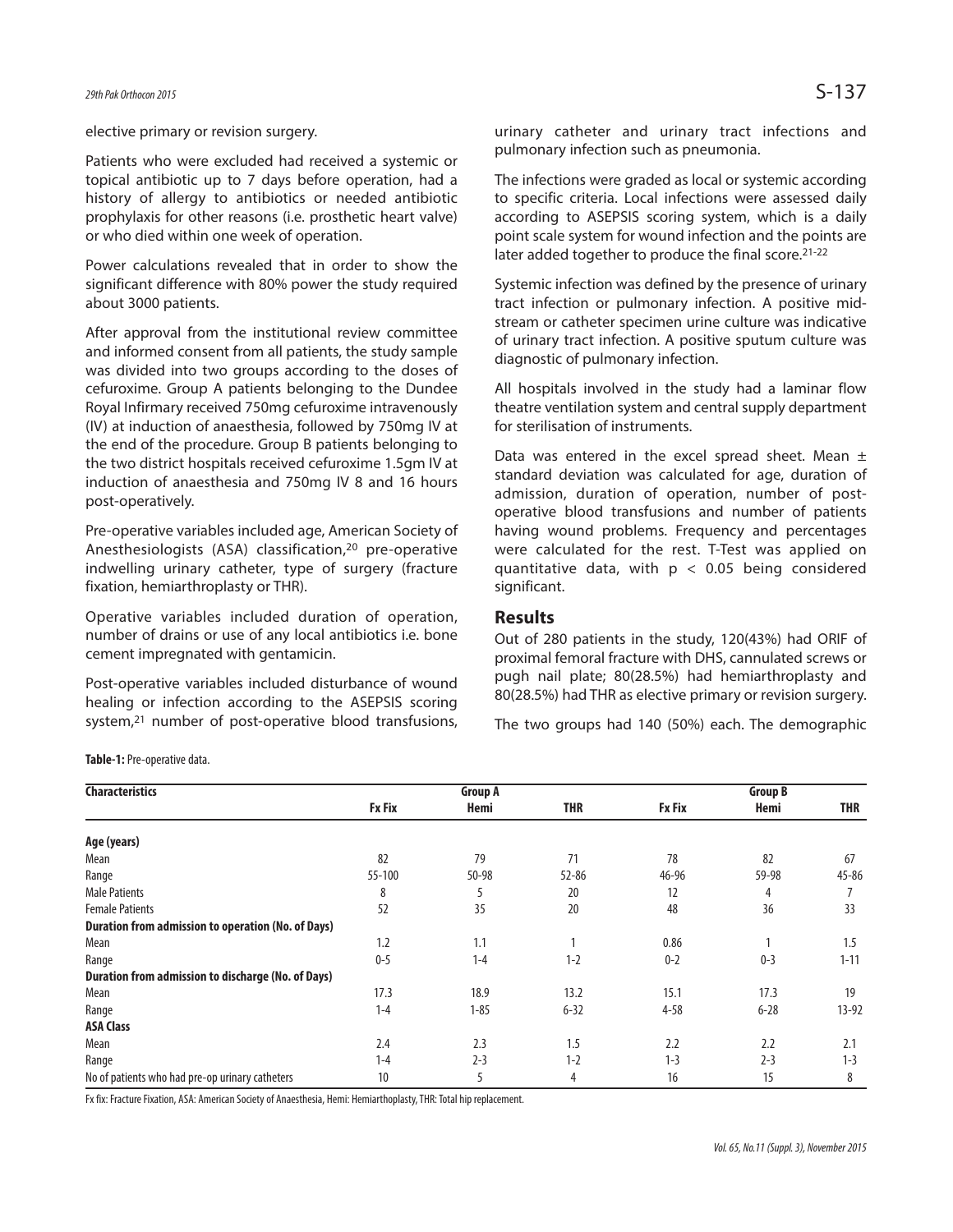Table-2: Data on operations and risk factors.

| <b>Character</b>                                                     | <b>Group A</b> |            |              | <b>Group B</b> |            |               |
|----------------------------------------------------------------------|----------------|------------|--------------|----------------|------------|---------------|
|                                                                      | <b>Fx Fix</b>  | Hemi       | <b>THR</b>   | <b>Fx Fix</b>  | Hemi       | <b>THR</b>    |
| Duration of Operation (Mins)                                         | 82.2           | 80.5       | 124.3        | 95.8           | 80.3       | 164.5         |
| Mean(Average)                                                        | $(40-180)$     | $(45-165)$ | $(75 - 210)$ | $(40-310)$     | $(45-135)$ | $(105 - 240)$ |
| <b>Number of Drains</b>                                              |                |            |              |                |            |               |
| Mean                                                                 | 0.08           | 0.35       | 0.7          | 1.03           | 1.1        | 1.9           |
| Range                                                                | $0 - 1$        | $0 - 1$    | $0 - 2$      | $0 - 2$        | $1 - 2$    | $1 - 3$       |
| Number of patients with indwelling urinary catheter post-operatively | 19             | 19         | 15           | 30             | 23         | 22            |
| <b>Number of post-op blood transfusions</b>                          |                |            |              |                |            |               |
| Mean                                                                 | 0.9            | 0.6        | 1.4          | 1.03           | 0.9        | 3.1           |
| Range                                                                | $0 - 7$        | $0 - 3$    | $1 - 4$      | $1 - 13$       | $0 - 4$    | $0 - 11$      |
| Number of patients who had wound problems                            |                |            |              |                |            |               |
| Disturbance of wound healing                                         |                |            |              | $\overline{2}$ | 2          |               |
| <b>Minor wound infection</b>                                         |                |            |              |                |            |               |
| Moderate wound infection                                             | 2(3.3%)        | $1(2.5\%)$ | $\bf{0}$     | $1(1.6\%)$     | $1(2.5\%)$ | $\mathbf{0}$  |
| Severe wound infection                                               |                |            |              |                |            |               |
| Number of patients who had systemic infection                        |                |            |              |                |            |               |
| Urinary                                                              | 8              | 2          |              | 4              |            | 2             |
| Pulmonary                                                            |                |            |              |                |            |               |

Fx fix: Fracture Fixation, Hemi: Hemiarthoplasty, THR: Total hip replacement.

Table-3: Relationship of urinary tract infection to indwelling urinary catheter.

| <b>Characteristics</b>                          | <b>Group A</b> |      |            | Group B       |      |            |
|-------------------------------------------------|----------------|------|------------|---------------|------|------------|
|                                                 | <b>Fx Fix</b>  | Hemi | <b>THR</b> | <b>Fx Fix</b> | Hemi | <b>THR</b> |
| No. of patients who had urinary catheters       |                |      |            |               |      |            |
| Pre-operative                                   | 10             |      | 4          | 16            | 15   |            |
| Post-operative                                  | 19             | 19   | 15         | 30            | 23   | 22         |
| No. of patients who had urinary tract infection |                |      |            |               |      |            |
| With catheter                                   | b              |      |            |               |      |            |
| Without catheter                                |                | 0    | 0          |               | 0    |            |
| Total                                           |                |      |            |               |      |            |

Fx fix: Fracture Fixation, Hemi: Hemiarthoplasty, THR: Total hip replacement.

characteristics of the two groups were compared in terms of age, gender, duration of pre-operative hospitalisation, duration of hospitalisation from admission to discharge, ASA class, primary diagnosis, operative procedure, duration of operation and presence of risk factors (Tables-1 and 2).

In Group A, 60(43%) patients required fracture fixation and the rate of wound infection was 2(3.3%); 40(28.5%) required hemiarthroplasty and the rate of wound infection was 1(2.5%) and 40(28.5%) required THR and the rate of wound infection was zero. In Group B, the corresponding numbers were 1/60 (1.6%), 1/40 (2.5%) and zero. No evidence of minor, moderate or severe wound infection was observed in 272(97%) patients regardless of the group.

During the post- operative hospital stay, there were

8(2.8%) patients who had disturbance of wound healing and 5(1.7%) had moderate wound infection according to the ASEPSIS wound scoring system. Overall rate of infection was 5/200 (2.5%) in fracture fixation and hemiarthroplasty. There was no infection in those who had THR.

There was no statistical difference in the prevalence of wound infection between the groups. The 8(3%) patients who had some disturbance of wound healing (ASEPSIS score 11-20) all responded to local wound care without antibiotics. No patient with disturbance of wound healing progressed to wound infection. The 5(2%) patients who had moderate wound infection were managed with systemic antibiotics and 2(0.7%) were debrided.

The most frequent pathogens were S. aureus in 3(1%) patients and S. epidermidis in 2(0.7%) patients. All the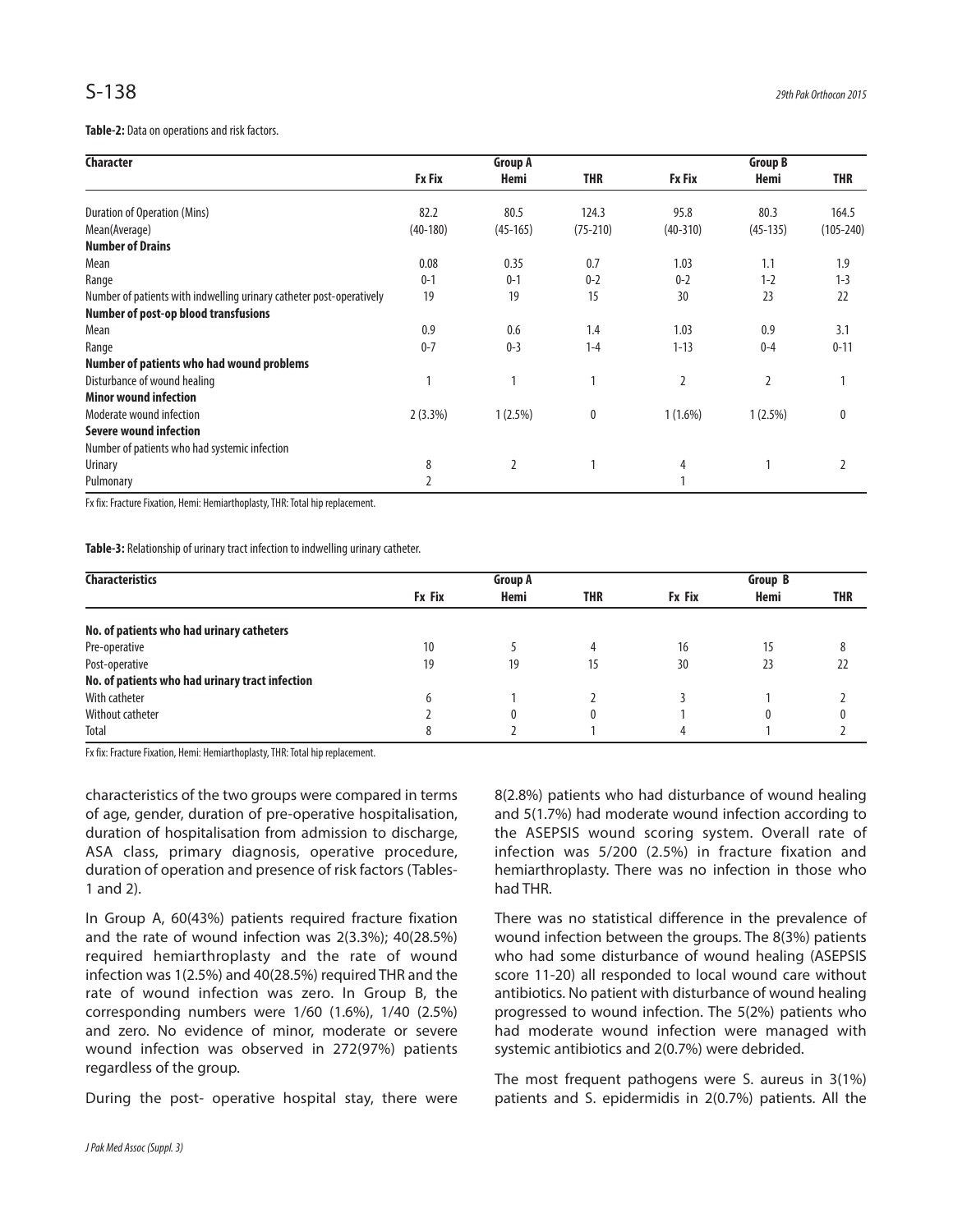organisms were sensitive to cefuroxime. There were no significant differences in patient characteristics (p>0.05), but it was noted that of the 8 patients who had disturbance of wound healing, 4(50%) had duration of operation more than 3 hours, 2(25%) had more than 10 post-operative blood transfusions and all (100%) had post-operative urinary catheter.

The 5 patients who had wound infection and had postoperative urinary catheters 3(60%) had urinary infection with positive catheter specimen urine culture. Urinary tract infection developed in 11 (7%) patients in Group A and 7 (5%) in Group B. Of the 18 patients who had urinary tract infection, 15 (83%) had postoperative indwelling urinary catheter and 3(17%) patients did not have indwelling urinary catheter (Table-3). With respect to pulmonary infection, pneumonia developed in 2(1.4%) patients in Group A and 1 (0.7%) patients in Group B.

# **Discussion**

Experimental studies that have been conducted since 1961 show that antibiotics can reduce that rate of incisional infections when these are administered shortly before the incision is made on the skin. 18,23,25 The antibiotics must be present in the blood in sufficient concentrations at the time of bacterial contamination which has been shown to occur even during so-called clean operations. 10,18 These observations influenced the design of recent clinical studies, with patients being given antibiotics at the induction of anaesthesia. Antibiotics were found to be clinically effective in preventing infection, but when the operation has lasted for more than four hours, a second course of antibiotics is necessary. 26,27 A study on the efficacy of antibiotics in the prevention of infection during abdominal operation showed that antibiotic coverage beyond 24 hours did not provide additional protection. 28

Shorter antibiotic prophylaxis regimens have been recommended3,13 for hip surgery, but these recommendations have been made on the basis of personal experience or have been extrapolated from data on other operative procedures rather than on the basis of published results of prospective well-designed clinical studies. The results of the present study indicated that there is no significant difference in the prevalence of wound infection between the patients who had either received 2 or 3 doses of cefuroxime.

This study compared the same drug cefuroxime administered on different dosage schedules and was designed to detect differences in the overall rate of wound infection. The difference in the rate of infection was 1% in patients with fracture of the proximal femur treated by internal fixation or had hemiarthroplasty and 0% in patients with THR. To determine if this difference was statistically significant we would require more patients in each treatment group. Power calculations reveal that if we have to show the significant difference with 80% power, we require about 1500 patients in each group and in these hospitals it will take 10 years to complete the research. 29 It is difficult to prove the efficacy of one antibiotic regime over another when the rate of infection is so low and the numbers are so small.

The rate of wound infection was 2.5% for the fracture surgery in both subgroups of patients who had fracture internally fixed or replaced with hemiarthroplasty and 0% for the THR.

The rates are similar to those previously reported for fracture surgery. 3,9,11,13,16,17,30,34

The rate of disturbance of wound healing for the patients who had fracture proximal part of femur, either fixed or replaced was 3% and for those who had THR was 2.5% in both groups.

The selection of antibiotic for the prophylaxis is empirical and should be based on the results of controlled clinical studies and on local antimicrobial susceptibility pattern. In the present study staphylococcus aureus and staphylococcus epidermidis were the isolated pathogens. 35,36 These results confirm that the antibiotic selected for operative prophylaxis should be active against staphylococcus. 15,17,26

Antibiotics are often administered for three days postoperatively, despite reports that administration of antibiotics for more than 24 hours provide no additional benefit. 5,11,13,17,28,33,34 Our study confirms that short courses of prophylactic antibiotic regimes are safe and cost-effective. The cost of the regimen in Group A was cheaper than regimen in Group B. The two-dose regimen also differs in several other important aspects. First of all, the total dose of cefuroxime is half that of the 3-dose regimen. Secondly, both of the doses of two-dose regimen were administered in theatre during the period of maximum risk where as two doses in the 3-dose regimen were administered positively in the ward and therefore may have no additional benefit.

Some studies have suggested that the duration of operation can alter the rate of infection. <sup>10</sup> In our study the average duration of operation varied for different procedures. However the results revealed that increase in operation time was associated with an increase in the disturbance of wound healing. So, a second dose of prophylactic antibiotic is recommended if the operation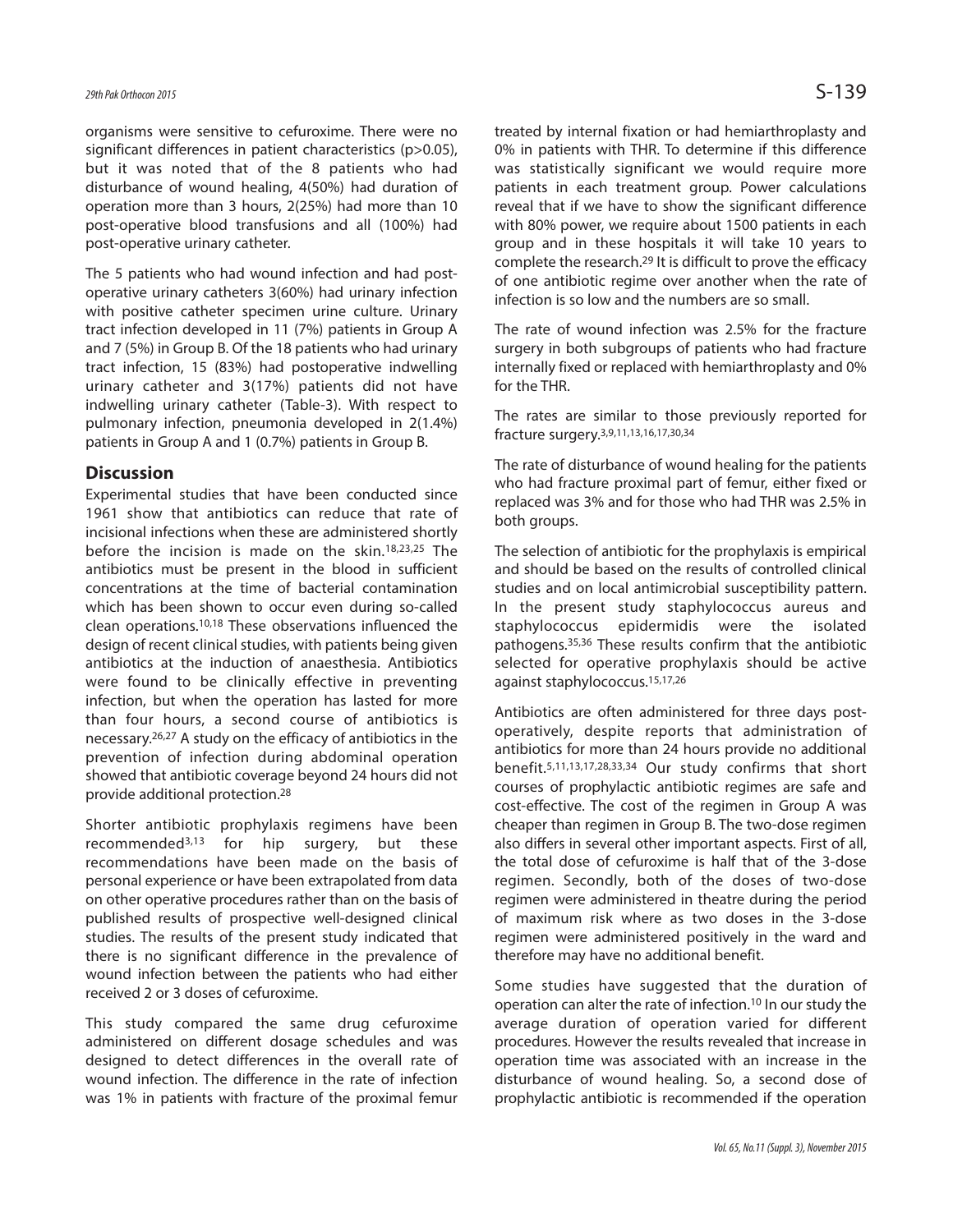time exceeds more than three to four hours. 24,26

Bone surfaces continue to seep after orthopaedic procedures and therefore drainage tubes are often used. This presents a potential source of bacterial contamination. In the present study post-operative drainage did not appear to influence the prevalence of wound infection (Table-2). Our study results are similar to those reported earlier. 15

It is also shown in some series $10,12,35$  that homologous blood transfusions increase the risk of acute postoperative infective complications. In our study it was also noticed that patients who were transfused 10 units had some disturbance of wound healing.

A study37 found that the microorganisms that grew on culture of material from the wound were not the same as those that grew on culture specimens of the urine. Our results showed that 3 (60%) patients who had wound infection also had urinary tract infection but the microorganisms that grew on the culture material from the wounds were not the same as those grown on culture from the specimen of urine. However, we noted that most of the patients with urinary tract infection (83%) had an indwelling urinary catheter and this supports the comments in literature,<sup>38</sup> that 90% incidence of noscomial urinary tract infections are due to catheterisation. Our results support a study11 which concluded that incidence of urinary tract infections is more dependent on the indwelling urinary catheter than the number of days of antibiotic prophylaxis.

# **Conclusion**

There were no significant differences in the prevalence of wound infection between patients who received either 2 dose or 3-dose regimen of cefuroxime for prophylaxis of infection in hip surgery. As such, short-term antibiotic prophylaxis for hip surgery is recommended.

# **References**

- 1. Carlsson AS, Ledgren L, Lindberg L. Prophylactic antibiotics against early and late deep infection after total hip replacement. Acta Orthop Scand 1977; 48: 405-410.
- 2. Ericson C, Lidgren L, Lidberg, L. Cloxicillin in the prophylaxix of post operative infections of the hip. J Bone Joint Surg. 1973; 55(A): 808-813.
- 3. Hill C, Flamant R, Mazas F, Evrard J. Prophylatic cefazolin versus placebo in total hip replacement. Report of multicenter, double blind, randomized trial. Lancent 1981; 1: 795-797.
- 4. Schurman DJ. Use of systemic antibiotics in total joint replacement. Infection in joint replacement surgery edited by Eftekhar N. St; Pios CV, Mosby. 1984.
- 5. John Meehan, MD; Amir A. Jamali, MD; Hien Nguyen, MD. Prophylactic Antibioticsin Hip and Knee Arthroplasty.J Bone Joint Surg Am, 2009; 91: 2480 -90.
- 6. Boyd RJ, Bruke JF, Colton T. A double blind clinical trial of

prophylactic antibiotics in hip fractures. J Bone Joint Surg 1973; 55(A): 1251-8.

- 7. Burnett JW, Gustilo RB, Williams DN, Kind AC. Prophylactiv Antibiotics in hip fractures. A double blind prospective study. J Bone Joint Surg 1980; 62(A): 457-62.
- 8. Edwards C, Counsell A, Boulton C, Moran CG. Early Infection after hip fracture surgery, risk factors, cost and outcomes. J Bone Joint Surg Br 2008; 90: 770-7.
- 9. Fitzgerald RH Jr. Total hip arthroplasty sepsis. Prevention and diagnosis. Orth Clin North America 1992; 23: 259-64.
- 10. Lidwell OM, Lowbury EJL, Whyte W, Blowers R, Standly SJ, Lowe D. Infections following orthopaedic surgery in conventional and unidirectional air flow operating theatres. Te results of prospective randomized study. Br. Med J 1982; 285: 10-14.
- 11. Mauerhan DR, Nelson CL, Smith DL, Fitzgerald RH Jr, Slama TG, Petty W et al. Prophylaxis against infection in TJR, one day Cefuroxime compared with three days of Cefazolin. J Bone Joint Surg 1994; 76A: 39-45.
- 12. Murphy P, Heal JM, Blumberg N. Infection or suspected infection after hip replacement surgery with autologous or homologous blood transfusion. Transfusion 1991; 31: 212-7.
- 13. Nelson CL, Green TG, Porter RA, Warren RD. One day versus seven days of preventive antibiotic therapy in orthopaedic surgery. Clin Orthop related research 1983; 176: 258-63.
- 14. Pollard JP, Hughes SPF, Scott JE, Evans MJ, Benson MKD Antibiotic prophylaxis in total joint replacement. Br Med. J 1979; 1: 707-709.
- 15. Ritter MA, Keating EM, Faris PM. Closed wound draingage in THR or TKR. A prospective randomized study. J Bone Joint Surg. 1994; 76A: 35-8.
- 16. Salvati EA, Robinson RP, Zeno SM, Kollin BL, Brasue BD, Wilson PD JR. Infection rates afer 3175 total hip and total knee replacements performed with and without horizontal, unidirectional filtered air flow system. J Bone Joint Surg 1982; 64(A): 525-35.
- 17. Arlen D. Hanssen, M.D, Rochester, Minnesota; James A. Rand, M.D, Evaluation and treatment of infection n at the site of a total hip or Knee Arthroplasty S. J Bone Joint Surg Am, 1998; 80: 910-22.
- 18. Bruke JF. The effective period of preventive antibiotic action in experimental incisions and dermal lesions. Surgery 1961; 50: 161-68.
- 19. Tartaglione TA, Polk RE. Review of the new second-generation cephalosporins: cefonicid, ceforanide, and cefuroxime. Drug Intell Clin Pharm. 1985; 19: 188-98.
- 20. New Classification of Physical Status. Anesthesiology. 1963; 24: 111
- 21. Wilson AP, Treaure T, Sturridege MF, Grneberg RN, A scoring method (ASEPSIS) for postoperative wound infections for use in clinical trials of antibiotic prophylaxis. The use of wound scoring method. Lancent 1986; Feb: 311-312
- 22. Wilson APR, Weavill C, Barridge J, Kelsey MC: The use of the wound scoring method 'ASEPSIS' in postoperative wound surveillance. Journal of Hospital Infection; 16: 4, 297-309. Bartlett JG. Experimental aspects of intra abdominal abscesses. Am J Med 1994; 76(5A): 91-98.
- 23. Bartlett JG. Experimental aspects of intra abdominal abscesses. Am J Med 1994; 76(5A): 91-8.
- 24. Nichols RL. Current approaches to Antibiotic prophylaxis in surgery. Infect Dis Clin Pract 1993; 2: 149-57.
- 25. Van Kasteren ME, Mannien J, Ott A, Kullberg BJ, De Boer AS, Gyssens IC. Antibiotic prophylaxis and the risk of surgical site infections following total hip arthroplasty: timely administration is the most important factor. Clin Infect Dis 2007; 44: 921-7.
- 26. Kaiser AB. Antimicrobial prophylaxis in surgery. New England J Med 1986; 315: 1129-38.
- 27. Nicholos RL. Antibiotic prophylaxis in surgery. Current opinion in Infect Dis. 1994; 7: 647-52.
- 28. Stone, H. Harlan, Haney, Bonnie B, et al. Prophylactic and preventive antibiotic therapy, timing, duration and economics.